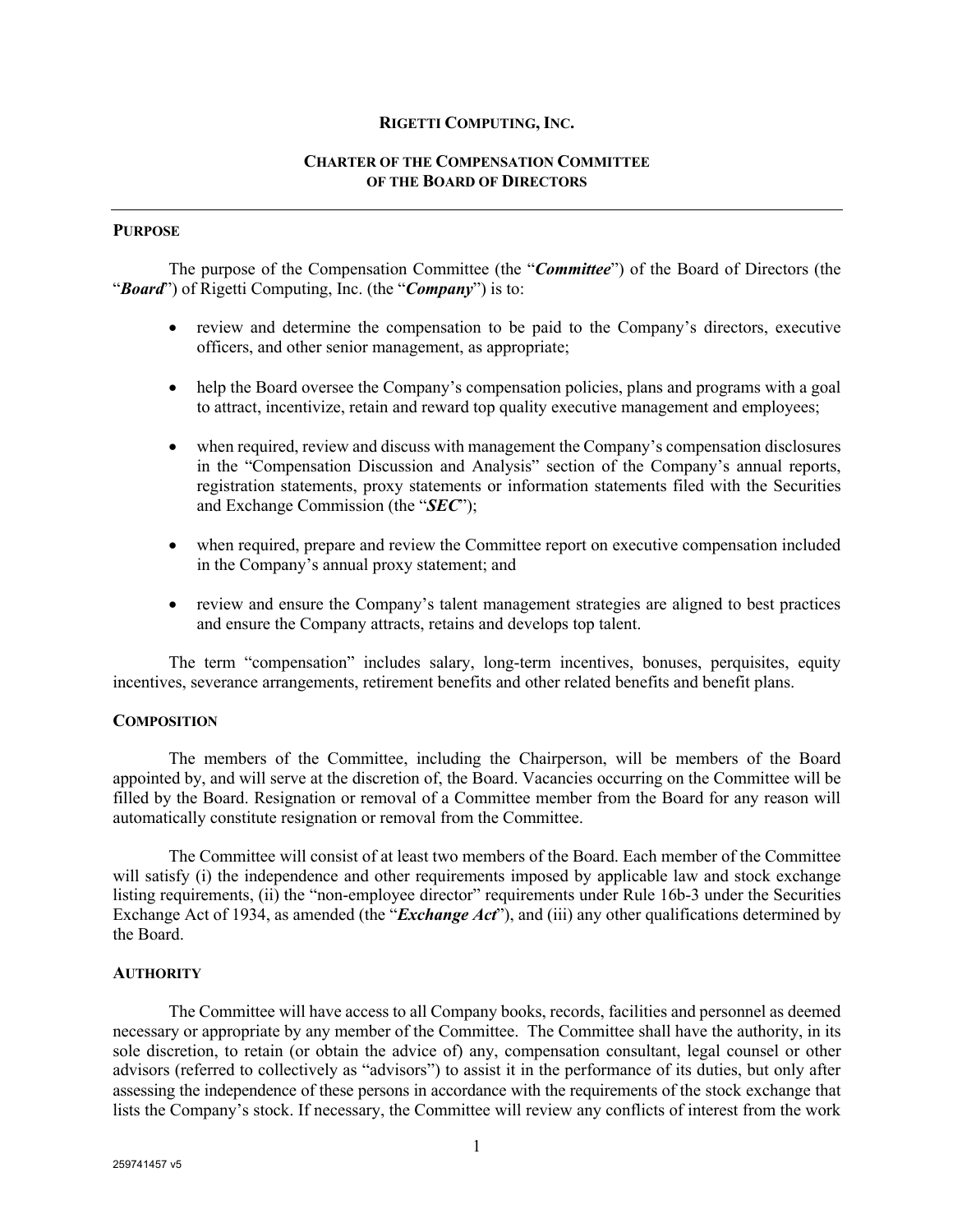of any compensation consultant, legal counsel or other advisors engaged, and any necessary disclosure in the Company's annual proxy statement required by the stock exchange that lists the Company's stock or applicable law. The Committee shall have direct responsibility for the appointment, compensation and oversight of the work of any advisors engaged for the purpose of advising the Committee, and such advisors shall report directly, and be accountable, to the Committee. The Committee shall have sole authority to approve the reasonable fees and the other terms and conditions of such engagement. The Committee may also pay any ordinary administrative expenses it deems appropriate in carrying out its duties at the expense of the Company. The Committee will have authority to require that any of the Company's personnel or outside advisors attend any meeting of the Committee or meet with any member of the Committee or any of its advisors.

Unless a chairperson of the Committee (the "*Chairperson*") is selected by the Board, the members of the Committee shall designate a Chairperson by the majority vote of the full Committee membership. The Chairperson of the Committee will chair all regular sessions of the Committee and is responsible for setting the agendas for Committee meetings. In the absence of the Chairperson of the Committee, the Committee shall select another member to preside.

The Chairperson shall have the delegated authority to act on behalf of the Committee in connection with (1) approval of the retention of compensation consultants and outside service providers and advisors (including negotiation and execution of their engagement letters) and (2) as may otherwise be determined by the Committee. The Committee also may form subcommittees consisting of one or more of its members for any purpose that the Committee deems appropriate and may delegate to such Committee such power and authority of the Committee as the Committee deems appropriate; provided, however, that when appropriate to satisfy the requirements of Section 16b-3 of the Exchange Act, any such subcommittee shall be composed solely of two or more members that have been determined to be "Non-Employee Directors" within the meaning of Rule 16b-3 under the Exchange Act. By delegating an issue to the Chairperson or a subcommittee, the Committee does not surrender any authority over that issue. Although the Committee may act on any issue that has been delegated to the Chairperson or a subcommittee, doing so will not limit or restrict future action by the Chairperson or subcommittee on any matters delegated to it.

The Committee may delegate to one or more officers of the Company the authority to make grants and awards of cash or options or other equity securities to any non-executive officer (as defined below) of the Company under the Company's incentive-compensation or other equity-based plans as the Committee deems appropriate and in accordance with the terms of such plan; provided that such delegation is in compliance with the plan and the laws of the state of the Company's jurisdiction. In the event of such delegation, at each meeting of the Committee, the delegated officer(s) shall report to the Committee the awards made since the prior meeting.

### **RESPONSIBILITIES**

 The Committee's responsibilities are for oversight, as described under "Purpose" above. The members of the Committee are not employees of the Company, and they do not perform management's functions. The Committee relies on the expertise and knowledge of management in carrying out its oversight responsibilities. The Committee shall have the following responsibilities; *provided*, *however*, that this list of responsibilities is intended to be a guide and to remain flexible to account for changing circumstances and needs. Accordingly, the Committee may depart from or supplement such responsibilities, and establish policies and procedures, to the extent permitted by applicable law and stock exchange listing requirements. The Board will retain the right to act on all such matters without limiting the Committee's authority, subject to compliance with applicable law and stock exchange listing requirements.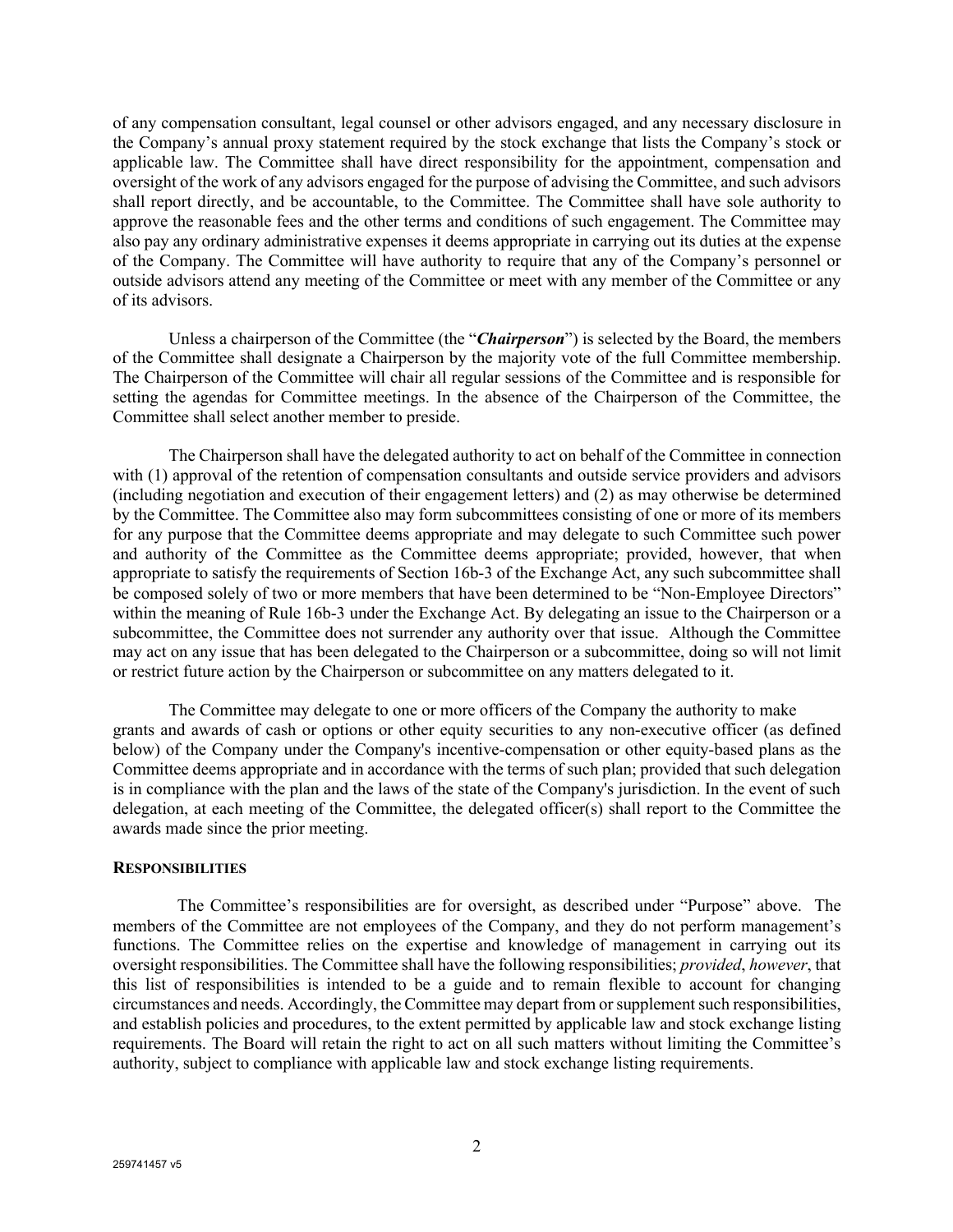**1. Overall Compensation Strategy***.* The Committee will review, oversee and approve (or make recommendations to the Board for approval of) the Company's overall compensation strategy and policies, including:

- reviewing, evaluating, and approving employment agreements, severance agreements, changeof-control protections, corporate performance goals and objectives relating to the compensation, and other compensatory arrangements of the Company's executive officers and other senior management, as appropriate, and adjusting compensation, as appropriate;
- evaluating and approving the compensation plans and programs advisable for the Company and evaluating and approving the modification or termination of existing plans and programs;
- evaluating the efficacy of the Company's compensation policy and strategy in achieving gender and minority pay parity, positive social impact and attracting a diverse workforce;
- establishing equity compensation policies to appropriately balance the perceived value of equity compensation and the dilutive and other costs of that compensation to the Company;
- reviewing compensation practices and trends to assess the adequacy and competitiveness of the Company's executive compensation programs as compared to companies in the Company's industry and exercise its judgment in determining the appropriate levels and types of compensation to be paid;
- reviewing and approving any compensation arrangement for any executive officer involving any subsidiary, special purpose or similar entity, with consideration of the potential for conflicts of interest in such arrangements and whether the arrangement has the potential to benefit the Company;
- monitoring the Company's compliance with the requirements of the Sarbanes Oxley Act of 2002 relating to loans to officers and directors and with all other applicable laws affecting employee compensation and benefits;
- reviewing the Company's practices and policies of employee compensation as they relate to risk management and risk-taking incentives, to determine if such compensation policies and practices are reasonably likely to have a material adverse effect on the Company;
- reviewing and considering the results of any advisory vote on executive compensation (the "*Say on Pay Vote"*) required by Section 14A of the Exchange Act;
- considering and, if appropriate, establishing and monitoring, a policy designed to require executive officers and directors to acquire and hold a meaningful equity interest in the Company; and
- evaluating the efficacy of the Company's compensation policy and strategy in achieving expected benefits to the Company and otherwise furthering the Committee's policies.

**2. Compensation of Chief Executive Officer.** The Committee will review and approve (or make recommendations to the Board for approval of) the compensation and other terms of employment of the Company's Chief Executive Officer and evaluate the Chief Executive Officer's performance in achieving corporate performance goals and objectives. The evaluation will take into account the policies of the Committee and the criteria for evaluating the Chief Executive Officer's performance including:

• fostering a corporate culture that promotes the highest level of innovation, integrity and the highest ethical standards;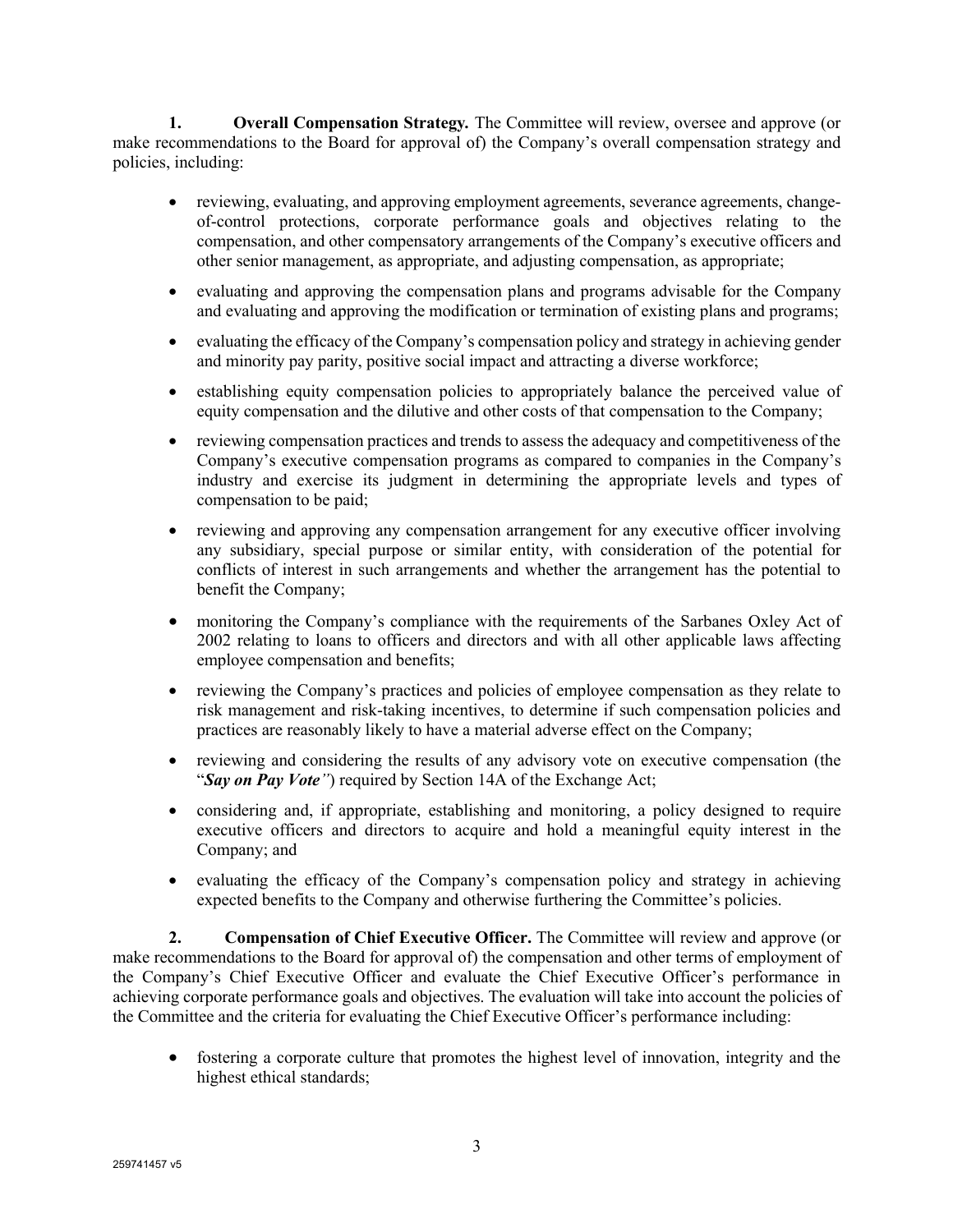- developing and executing the Company's long-term strategic plan and conducting the business of the Company in a manner appropriate to enhance long-term stockholder value;
- achieving specified corporate goals and objectives; and
- achieving other individual or corporate goals and objectives deemed relevant to the Chief Executive Officer as established by the Committee.

In evaluating and determining Chief Executive Officer's compensation, the Committee shall, if applicable, consider the results of the most recent Say on Pay Vote. In determining any long-term incentive component of the Chief Executive Officer's compensation, the Committee should seek to achieve an appropriate level of risk and reward, taking into consideration the Company's long-term performance, need for a sustainable pipeline of products and relative stockholder return, the potential benefits and costs to the Company of the award, the value of similar incentive awards given to chief executive officers of comparable companies, the awards given to the Chief Executive Officer in past years and such other criteria as the Committee deems advisable.

The Chief Executive Officer may not be present during the voting or deliberations regarding his or her compensation.

**3. Compensation of Other Executive Officers and Senior Management.** The Committee will review and approve (or make recommendations to the Board for approval of) the compensation, individual and corporate performance goals and objectives and other terms of employment of the Company's other executive officers (and other members of senior management in the Committee's discretion, as appropriate) and evaluate their individual performance, taking into account the recommendations and evaluation of the Chief Executive Officer to the extent the Committee deems appropriate.

**4. Compensation of Directors.** The Committee will review and approve (or make recommendations to the Board for approval of) the type and amount of compensation to be paid or awarded to Board members.

**5. Administration of Benefit Plans.** The Committee will have full power and authority to adopt, amend, terminate, and administer the Company's equity awards, pension, and profit sharing plans, bonus plans, benefit plans and other similar programs. The Committee will have full power and authority to administer these plans, establish guidelines, interpret plan documents, select participants, approve grants and awards, approve modifications to awards and exercise other power, as appropriate. The Board will retain the right to act on all such matters without limiting the Committee's authority, subject to compliance with applicable laws and regulations.

**6. Compensation Discussion and Analysis; Committee Report.** The Committee will review and discuss with management any "Compensation Discussion and Analysis" and report of the Committee required to be included in any filing with the SEC.

**7. Compensation Proposals.** The Committee shall provide recommendations to the Board on compensation-related proposals to be considered at the Company's annual meeting of stockholders, including the frequency of advisory votes on executive compensation if required by Section 14A of the Exchange Act.

**8. Conflict of Interest Disclosure.** The Committee will review and discuss with management any conflicts of interest raised by the work of a compensation consultant or advisor hired by the Committee